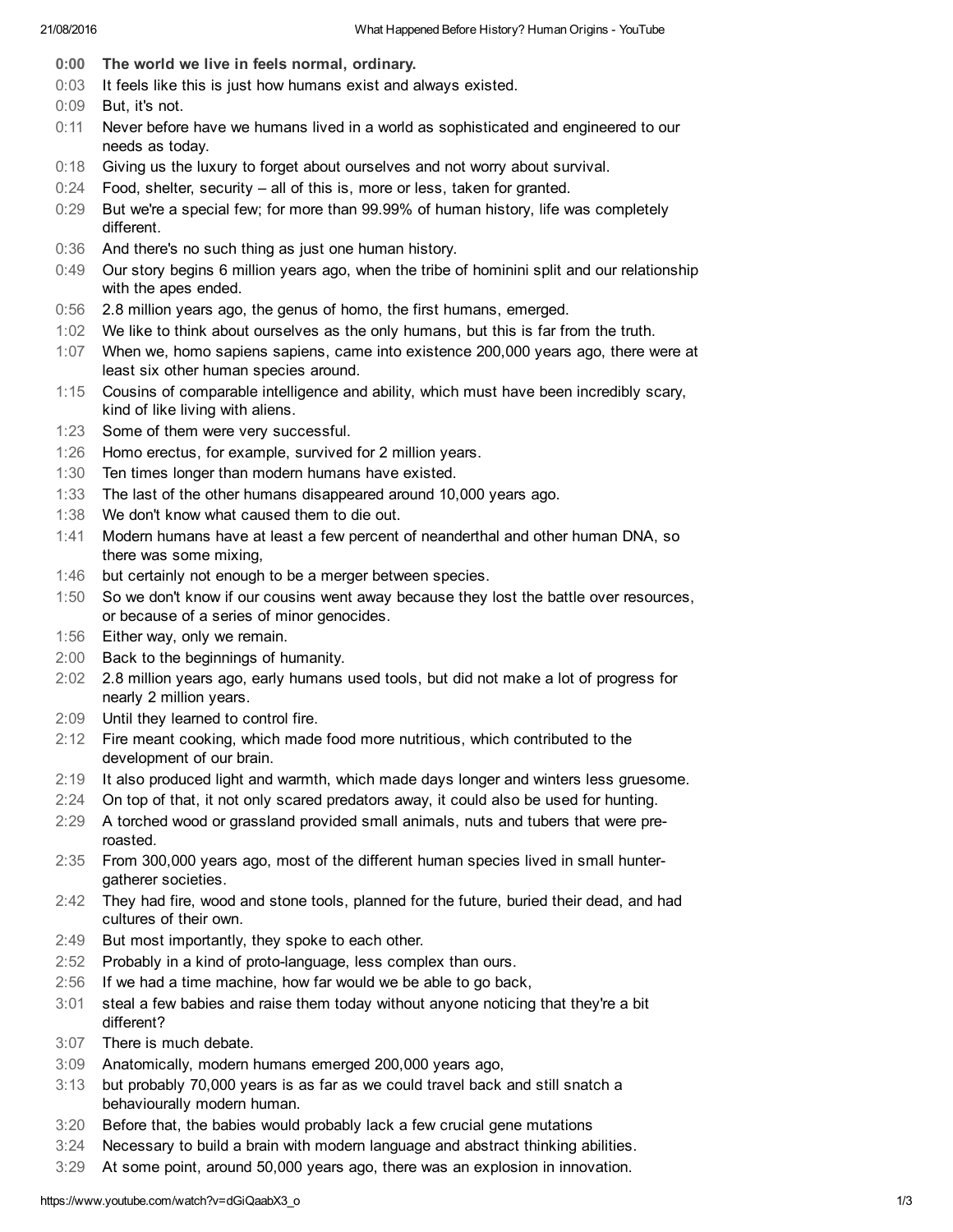- 3:34 Tools and weapons became more sophisticated and culture became more complex,
- 3:39 because at this point, humans had a multi-purpose brain,
- 3:42 and a more advanced language to communicate information with each other effectively,
- 3:46 and down to the last detail.
- 3:48 This allowed much closer cooperation, and is what really makes us different from any other creature on Earth.
- 3:55 Not our comparatively weak bodies and inferior senses,
- 3:58 but the ability to cooperate flexibly in large groups, unlike, for example, rigid beehives
- 4:05 or intimate, but tiny wolf packs.
- 4:08 As our brain evolved, we became able to do something, life had been unable to do up to this point.
- 4:14 One expand knowledge quickly.
- 4:17 Two preserve the knowledge gained over generations.
- 4:21 Three build on past knowledge, to gain even deeper insight.
- 4:26 This seems daft, but until then, information had to be passed on from generation to generation,
- 4:32 mostly through genetics, which is not efficient.
- 4:36 Still, for the next 40,000 years, human life remained more or less the same.
- 4:41 There was little to build upon.
- 4:43 Our ancestors were only one animal among many.
- 4:47 Building a skyscraper without knowing what a house is… is hard.
- 4:51 But while it is easy to be arrogant in our attitude to our ancestors, this would be ignorant.
- 4:56 Humans 50,000 years ago were survival specialists.
- 5:00 They had a detailed mental map of their territory,
- 5:03 their senses were fine-tuned to the environment,
- 5:05 they knew and memorized a great amount of information about plants and animals.
- 5:10 They could make complicated tools that required years of careful training and very fine motor skills
- 5:17 Their bodies compared to our athletes today just because of their daily routines,
- 5:21 and they lived a rich social life within their tribe
- 5:24 Survival required so many skills that the average brain volume of early modern humans
- 5:30 might even have been bigger than it is today
- 5:32 As a group we know more today, but as individuals our ancestors were superior to us
- 5:39 But then around 12,000 years ago, in multiple locations, humans developed agriculture.
- 5:45 Everything changed very quickly.
- 5:47 Before, survival as a hunter and forager required superb physical and mental abilities in all fields from everybody
- 5:54 With the rise of the agricultural age, individuals could increasingly rely on the skills of others for survival.
- 6:02 This meant that some of them could specialize.
- 6:04 Maybe they worked on better tools, maybe they took time to breed more resistant crops or better livestock,
- 6:10 Maybe they started inventing things.
- 6:13 As farming got more and more efficient, what we call civilization began
- 6:18 Agriculture gave us a reliable and predictable food source,
- 6:21 which allowed humans to hoard food on a large scale for the first time,
- 6:24 which is much easier to do with grains than meat,
- 6:27 The food stock required protection, which led to communities living together in tighter spaces
- 6:33 First, early defense structures were built, the need for organization grew
- 6:37 The more organized we got, the faster things became efficient
- 6:41 Villages became cities, cities became kingdoms, kingdoms became empires
- 6:48 Connections between humans exploded which led to opportunities to exchange knowledge
- 6:54 Progress became exponential